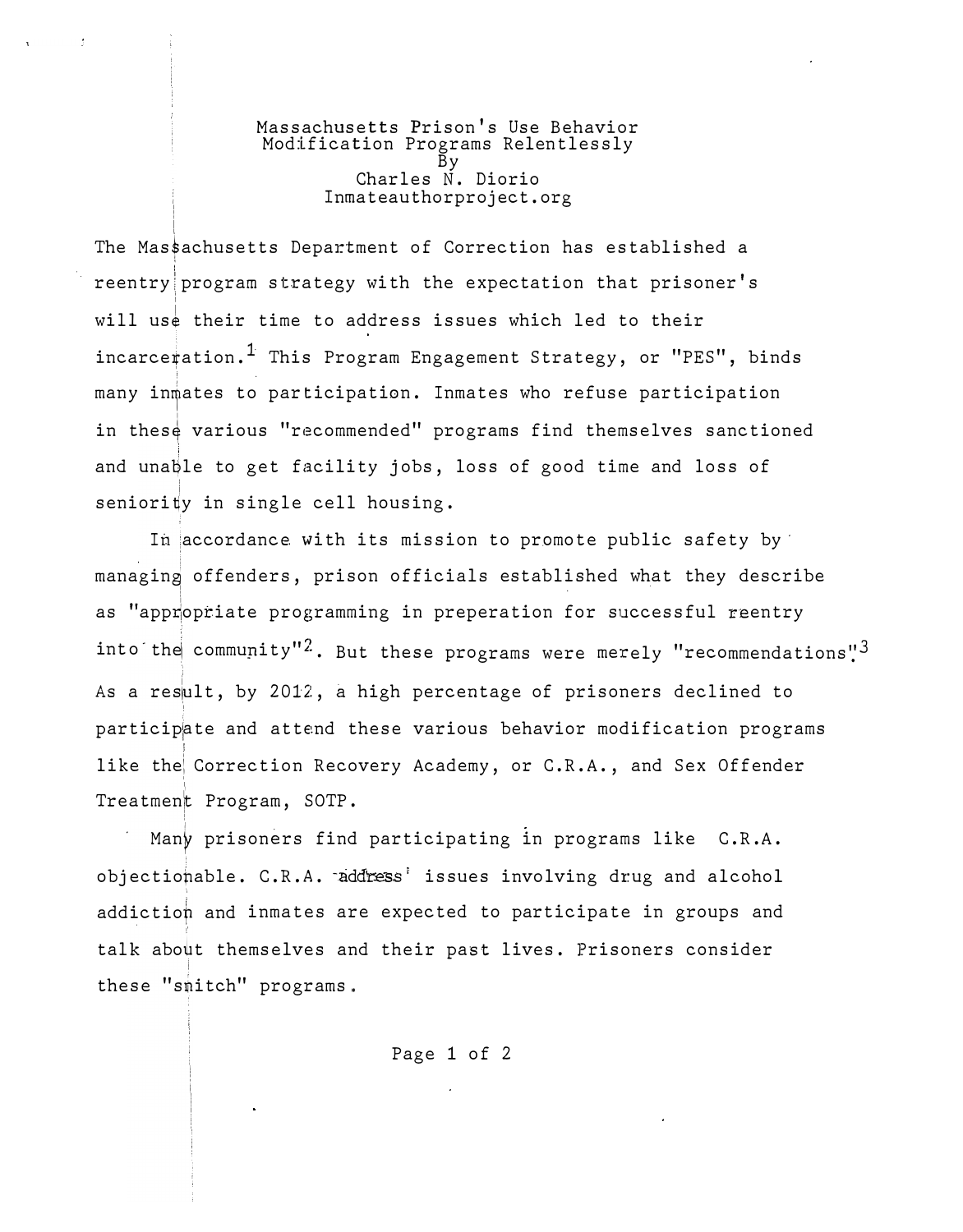The most onerous of these behavior modification programs is the Sex Offender Treatment Program. SOTP is an 18 month intensive program where inmates with any sex crime are transferred to a "Treatment Center".<sup>4</sup>

Not all prisons in Massachusetts are created equal. The conditions of confinement at the Treatment Center on the grounds of the Bridgewater State Hospital are bleak. Many prisoners who are compell�d to participate in SOTP refuse because they're faced with a problematic choice and risk of self incrimination.<sup>5</sup>

While prison officials may impose restrictions that further governmental interests, such as security, order and rehabilitation.<sup>6</sup> Massachusettssprison officials have been arbitrary and capricious in classification decisions forcing compliance where none is necessary or court ordered or required by law.

These behavior modification programs allow prison officials to offer many days of good time toward an inmate sentence. In Massachusetts, for example, prisoners are allowed 15 days per month. A succes�ful completion in C.R.A. allows the Department of Correction to grant an 80 day "bump" toward an offender's earliest release date.

This carrot and stick approach to programming compliance has a grim downside. Sex Offender's have a heightened risk of assault and stigma. Others are labeled "snitches" or "ass kissers" who I cooperate with authorities. The promise of enhanced good time credits must be weighed against the dangers associated with prison life

Page 2 of 3